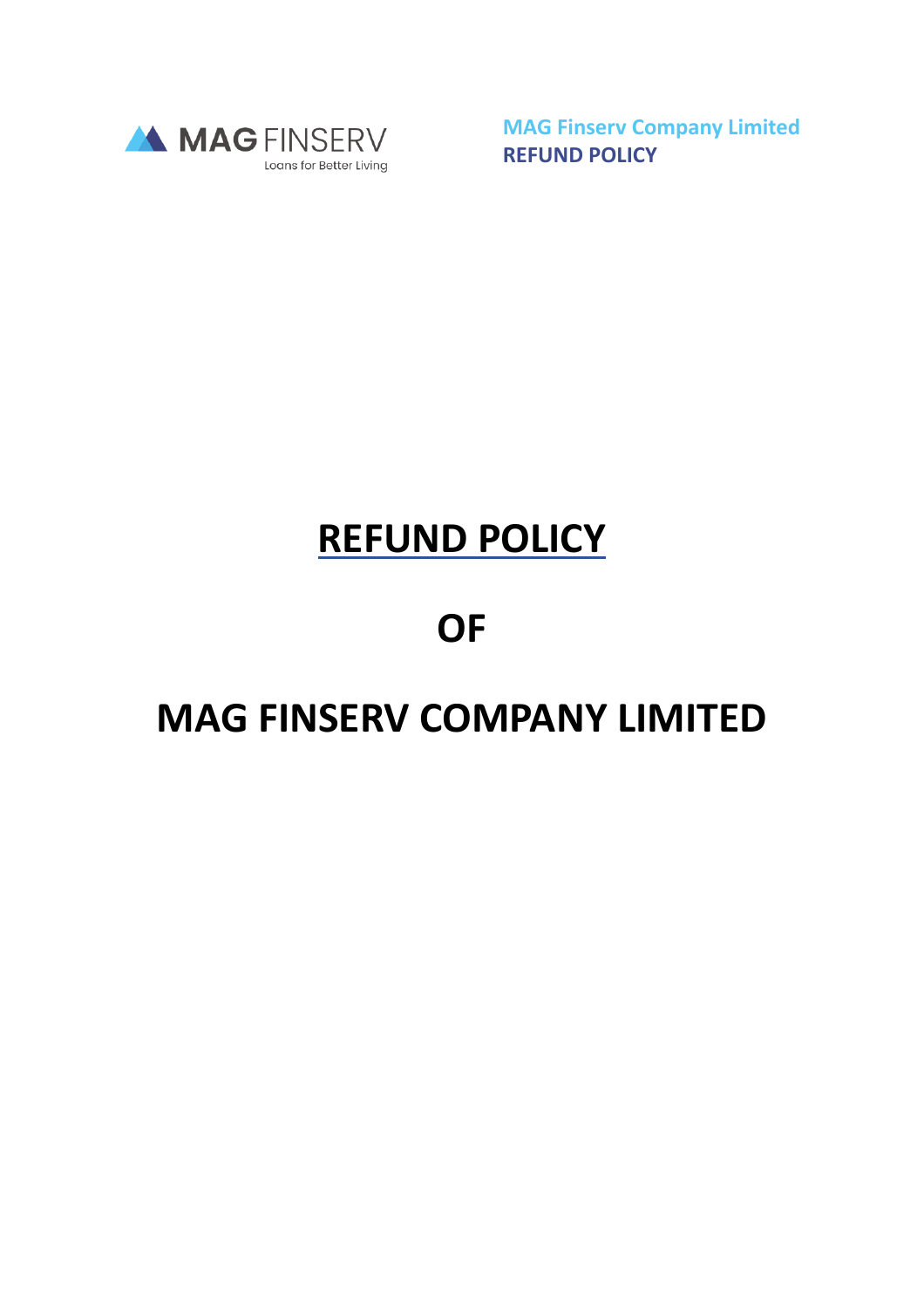

## **Refund Policy**

We strive to ensure that the services you avail of through our website are to your full satisfaction, and are the best in the Industry at extremely reasonable and affordable interest rates.

We would like to thank you and appreciate your service purchase with us on our Website <https://magfinserv.in/> our Company MAG Finserv (hereinafter referred to as "MFCL").

Kindly read this policy and the MFCL terms and conditions thoroughly as they will give you necessary information and guidelines about your rights and obligations as our customer, with honor to any service we provide to you.

We execute every effort to give the service to you as per the specifications and timelines specified against each service or product bought by you from MFCL. However, due to any cause, if we are unable to provide to you the service or product you purchased from us, then you shall be entitled to a refund which will be subject to the following circumstances:

1. Amount once paid through the payment gateway shall not be refunded other than in the following circumstances:

 • Multiple times debiting of Customer's Card/Bank Account due to technical error OR Customer's account

 being debited with excess amount in a single transaction due to technical error. In such cases, excess amount

 excluding Payment Gateway charges would be refunded to the Customer.

 • Due to technical error, payment being charged on the Customer's Card/Bank Account but the enrolment for

 the examination is unsuccessful. Customer would be provided with the enrolment by **NISM** at no extra cost.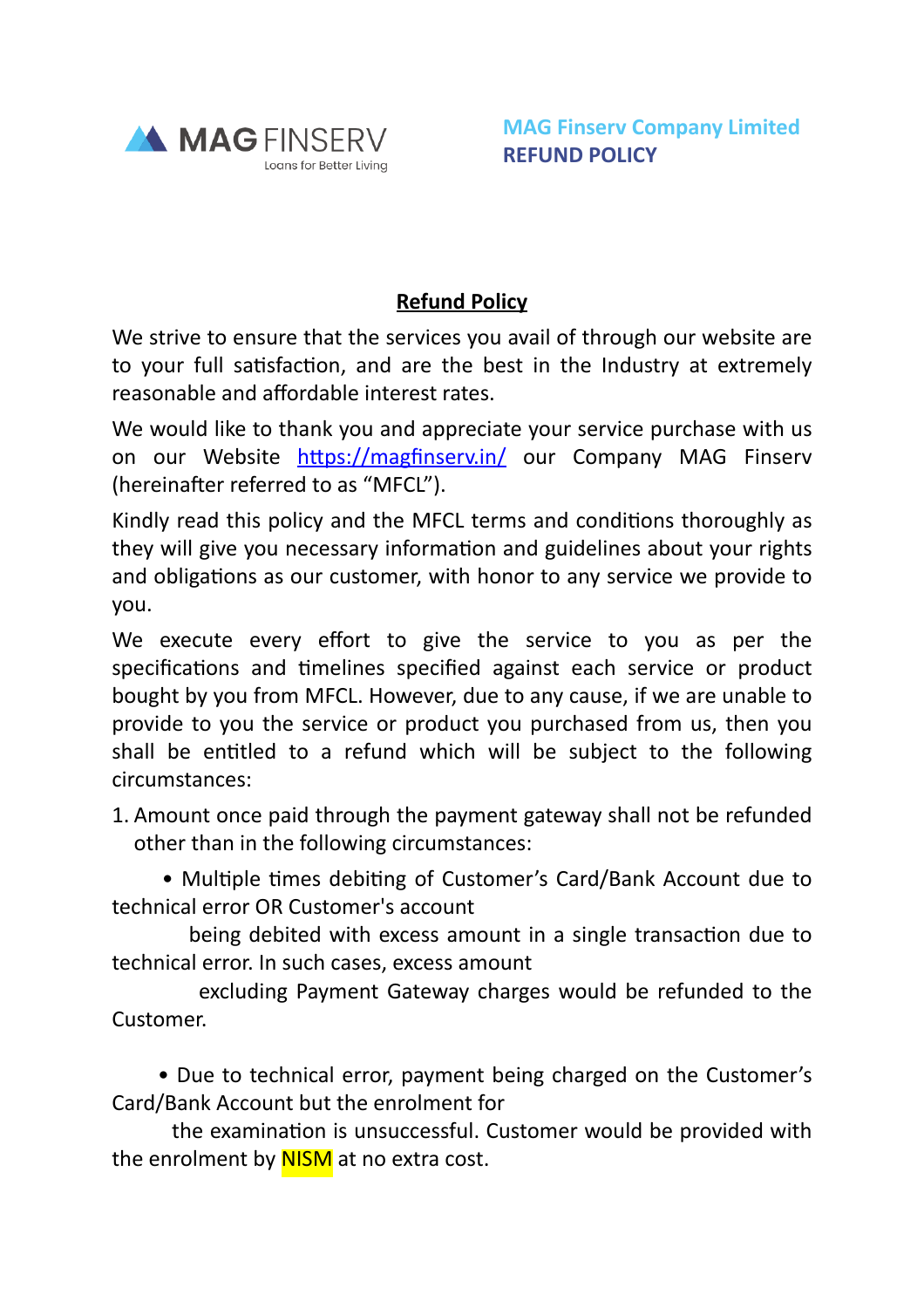

 However, if in such cases, Customer wishes to seek refund of the amount, he/she would be refunded net the

 amount, after deduction of Payment Gateway charges or any other charges.

- 2. The Refund shall be only considered in the event when there is a clear, visible need with the service availed from MFCL.
- 3. Processing Fee, Stamp duty and Documentation Charges are nonrefundable charges and would not be waived/refunded in case of loan cancellation.
- 4. In case the documents submitted along with the application do not comply with the KYC guidelines of Upwards, the application is liable to be rejected and Upwards will not be liable to refund the Account opening fees and any interest on the amount.
- 5. The Customer will have to make an application for refund along with the transaction number and original payment receipt if any generated at the time of making payments.
- 6. The application in the prescribed format should be sent to [https://](https://magfinserv.in/) [magfinserv.in/](https://magfinserv.in/) .
- 7. The application will be processed manually and after verification, if the claim is found valid, the amount received in excess will be refunded by MFCL through electronic mode in favor of the applicant and confirmation sent to the mailing address given in the online registration form, within a period of 21 calendar days on receipt of such claim. It will take 3-21 days for the money to show in your bank account depending on your bank's policy.